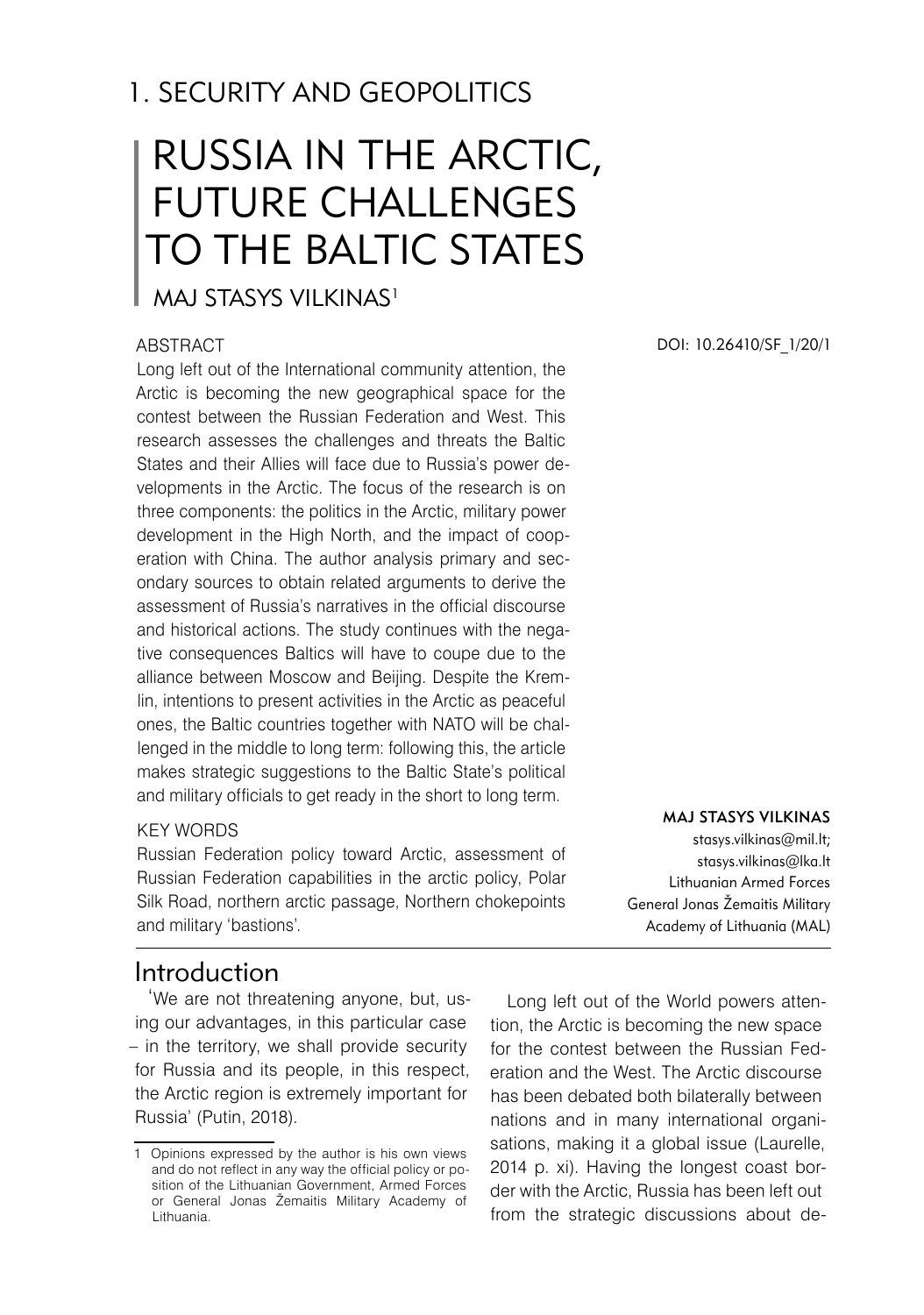velopment in the region. However, the situation was changed on the 2nd of August, 2007, when the Russian Federation planted its flag on North Pole seabed (Stent, 2014).

Since then, Vladimir Vladimirovich Putin, the President of the Russian Federation, outlined the ambitious programs to increase the national power in different narratives throughout 2009 and 2020. The latest Russian Arctic policy combines national strategies in military, social, historical, political and economic fields (Allan, 2018). Thought, interpreting the narratives, suggest to await for the new areas of disputes with Kremlin for the Baltic States allies in the High North.

For the last decade, Kremlin was building its military power in the High North by opening new military bases and building new icebreaking vessels. In the previous year, Russia had carried one of the biggest military exercises since the fall of the Soviet Union (military drill in 1981), which had been noticed by the United States – North Atlantic Treaty Organization (NATO) (Hill, 2019). The future necessity to assemble sufficient military resources to counter new threats in the NATO's Northern flank might bring the resonance and negative consequences to the Baltic States. It might diminish or limit deterrence operations in the Eastern flank of NATO.

The antagonistic relations in the political and economic fields brings challenges for the NATO States in the North since Moscow has been drawing new ambitions in the Arctic. Within the same time, Kremlin has started the developments of its strategic alliance with the People's Republic of China, as Russia was pushed to Asia because of the sanctions from the Western States (Karaganov, et al., 2018). Although Moscow partnership in Europe is complicated, Putin might use its opportunity in diplomatic dialogue with the president of

Xi Jinping the People's Republic of China, as the United States presidential administration declared unwillingness to accept China in the dialogue around the Arctic in 2019 (News Agencies, 2019). At the same time, China had been restricted in its actions in the Pacific – Indian region (Malle, 2017). Some scientists suggest that such an alliance might bring the world to the new order with Russia – China leading (Karaganov, et al., 2018).

The argument is that Russia develops its power in the Arctic to return to the Global Community and to challenge the liberal democratic order.Consequently, it brings new challenges to the Baltic States. Therefore, this research aims at assessing the possible challenges that the Baltic States and their Allies in NATO and the EU might face following the Russian Federation activities in the Arctic region.

Despite the evidence that Moscow aims at drawing its intentions and activities in Arctic space as peaceful ones, the Baltic States should be ready to face coming security challenges together with Western Allies. The political analysts well know the fact that 'the Russian president told his defence chiefs to concentrate on building up infrastructure and military units in the Arctic' (Harding, 2013). Following this, the focus of the research paper is to answer such questions: First, can Russia use its political and military powers to threaten NATO in the Arctic? Second, what challenges might the Baltic States face if NATO relocates its resources to the Northern flank? Third, can Russia increase its military power using the strategic alliances with China to challenge NATO in the Baltic region?

Therefore, the primary and secondary sources are analysed to obtain related arguments and derive assessments. The Russian Federation official narratives, policy documents, statements by the Kremlin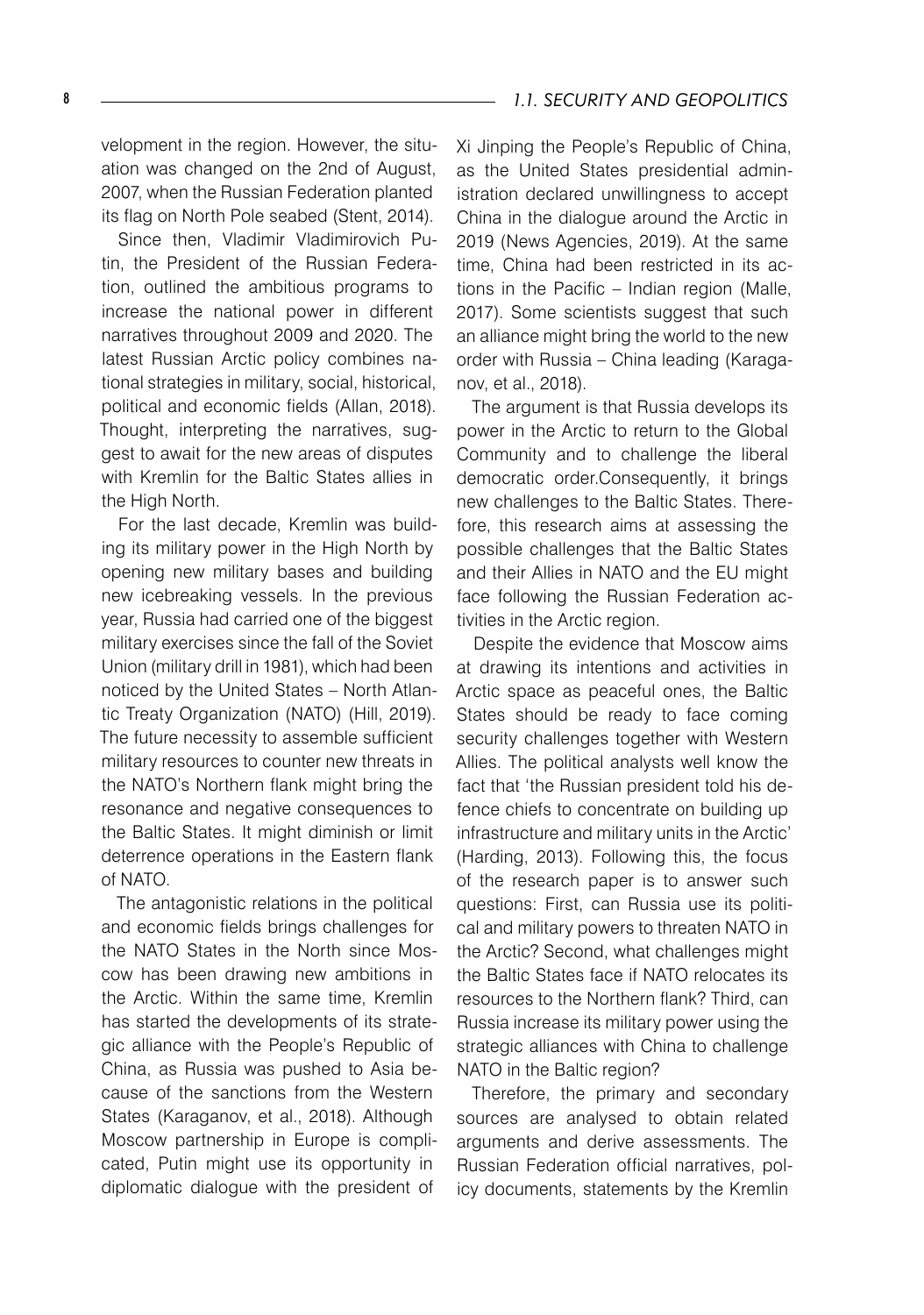officials were used as the primary sources to support the arguments of the research. At the same time, the presentation of research done by scholars and experts, and articles were used to provide a contextual interpretation of the problem and support the recommendations. In the beginning, the paper summarisesthe Russian Federation political narratives and policy documents concerning the Arctic and the future strategy in the High North. Then research follows in the assessment of Russia's military power developments in the Arctic, with the analysis of possible scenarios on how military resources might be used both direct and asymmetric ways, with the suggestion of how it might affect the Baltic States. The research continues with the critical evaluation of possible challenges Estonia, Latvia and Lithuania might face due to the Moscow's – Beijing's strategic alliance in the Arctic.

## The Arctic in the Russian Federation's politics

The elite in Kremlin recognises the Arctic region to be significant for the Russian Federation both the politically and economically. Country's '…major Arctic objective … has been to promote and protect its claims continental shelf territories beyond the twohundred-nautical mile economic exclusion zone' (Stent, 2014 p. 205). The strategic importance of the Arctic is addressed in dominant Russian political narratives and policy documents, which had been revised regularly. Kremlin was presenting the Arctic region as the area for future cooperation and equal competition (RF President, 2015). However, recent developments have shown that this area might bring more challenges to the liberal democratic world as a consequence for the Baltic States.

In the energy strategy narratives of 2003 and 2009, the Arctic region was represented as the critical geographical region with its natural resources needed for Russia's future development (Closson, 2017). Following the historical examples, Moscow should be expected to consider using all possible the hard power resources and elements to control natural deposits or at least to have influence over their use. While, the question comes, where the soft power could be used in the Arctic. It is well known that Moscow has limited capabilities and lack of technology, which is needed to explore in the High North environment. As a result of the power of attraction, might be used to find partners and investors with the commitment to share future beneficial findings.

The first Kremlin political narrative representing the Arctic strategic document was signed more than ten years ago and had been focused on the regional and international cooperation on an equal basis to meet Russia's national interests (RF President, 2008). Nevertheless, the Russia's policy in the Arctic signed on the 5th of March 2020 is more aggressive than previously mentioned discourses. The document highlight a need to protect Russian Federation in the Arctic exceeding the internationally agreed territory of Russia. Additionally, same document opens new threats to Norway and challenges to Allies while opening Kremlin intentions to exercise presence on Spitsbergen Island.

In 2019, Putin stated that Russia '…invites all countries participating in this organisation [Arctic council], as well as other states, cooperation in the Arctic' (TASS, 2019). That is where the attraction power examples might be monitored to implement the same strategic goals with the Western countries or companies of the West. Russian Federation has possessed the biggest fleet of icebreakers in the world and Putin has announced plans to build thirteen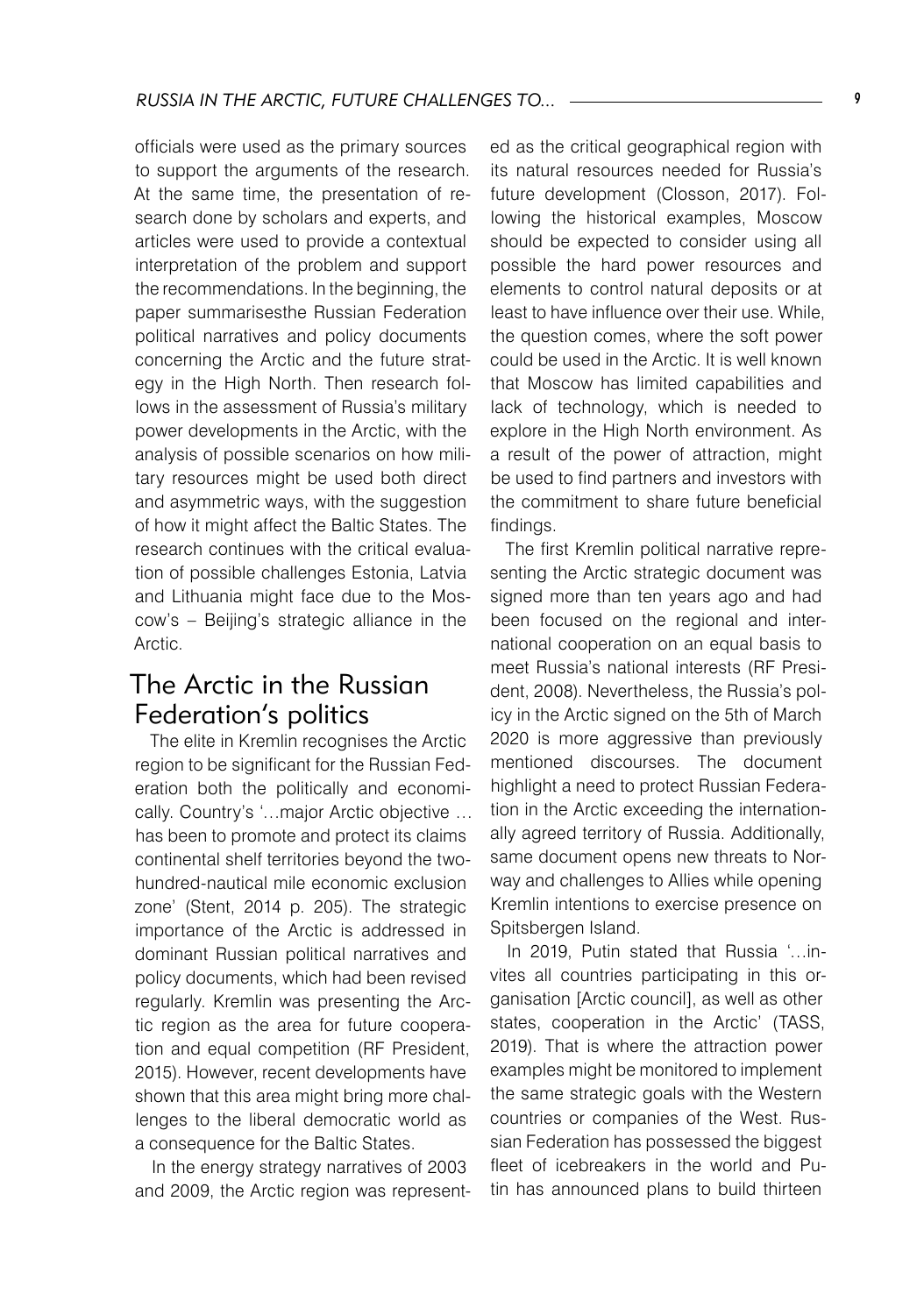#### 10 **10 1.1. SECURITY AND GEOPOLITICS**

more before 2035 converting Russia into a very attractive partner for the global shipping companies, which are seeking to use shorter sea routes than through the Suez Canal (TASS, 2019). One such example is the announcement of the most significant Danish shipping group A.P. Moller-Maersk to explore the Northern sea routes together with the Russian government-owned nuclear-powered icebreaker company Rosatomflot (Jacobsen, et al., 2019).

Continuing with the political narrative, there is a need to mention 'the National security strategy of the Russian Federation' (2015) and 'the Economic Security Strategy of the Russian Federation for the period until 2030' (2017) (RF President, 2015;RF President, 2017). The findings from those documents suggest that the Arctic will become the field of competition, which most probably will have significant consequences on the future world order.

In the same documents, it is possible to note intentions to use the political and the economic policy asymmetrically to dominate in the region with the back-up of military and the secret service capabilities. Such possible scenarios have direct relations with the current Russian Federation military doctrine, which will be addressed in the forthcoming research paper' chapter.

The next national narrative described the political strategy for the period until 2030. It brings a fact to attention that Moscow had been planning to use national waters shipping regulations in the Russian Federation economic waters and to delineate border agreements (with all interested subjects) along the Northern coast and the Arctic Ocean (PF President, 2017). Recently, Kremlin issued the statement about the discovered five islands in the Franz Josef Land archipelago (the Kara Sea area of the Arctic Ocean), which was followed with Kremlin'intentions to expand Russia's

national borders more to the North (TASS, 2019). The Kremlin decision will consequently have an impact on the political level to the Baltic States' alliance States: Canada, Denmark, Finland, Iceland, Norway, Sweden and the United States. The disputes might be brought to international institutions like the United Nations.

To summarise, the chapter there is a need to remind that Moscow had been following their official political narratives in the past, as so there is a big probability that Kremlin elite would continue doing so. The political and political-economical narratives listed in the paper could have made us believe that the Russian government will be capable of balancing cooperation and competition in the Arctic. Nevertheless, the plan to use the military and economic powers had been already in place and should be considered during the decision-making related to the High North region.

The Russian newly signed Arctic policy, security strategy, economic strategy or the new doctrines with the combination of the statements by Vladimir Putin have addressed the Arctic and Northern borderline of Russia. Thehigh-level interest and involvement suggest the following outcome that the geographical region can become the future area for the disputes challenging global politics to change. Besides, Kremlin has been seeking to establish the Northern Sea Road from Vladivostok to St. Petersburg. Whereas, affecting the States around the Baltic Sea, which are interested in the decisions related to the use of the Arctic routes.

#### Russian military power in the Arctic

Along with the development of the economic and political powers in the Arctic, Russia is developing its military power. Moscow has been presenting that the military growth in the region is defensive. Nev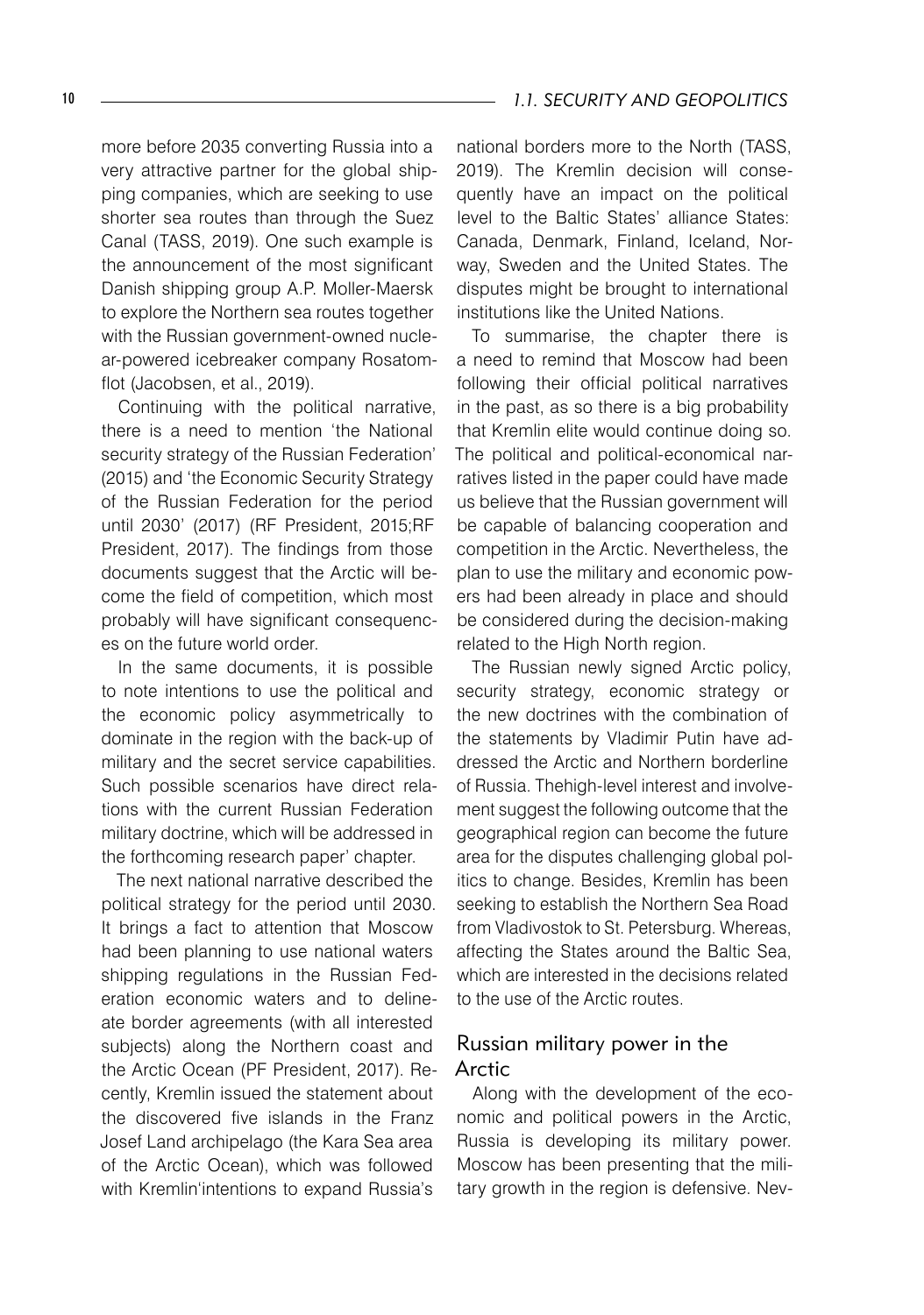ertheless, the use of Russian military power to strengthen or replace the political power and/or economic power had been observed both in Ukraine in 2014 and Georgia in 2008.

Recent researches have addressed possible scenarios where Russia can threaten Western states in the Arctic region. Freedom of navigation operations, defend a threatened oil platform and 'go out and fight in ice', with the conclusion that Russia can only challenge them (English, et al., 2018 p. 346-347). However, the authors recognised Russia's future potentiality to threaten NATO member states in the maritime domain. At the political domain, the United Kingdom has issued Defence Arctic strategy in 2018, where the Defence secretary presented it with the following comment:

'Russia, with more submarines operating under the ice and ambitions to build over 100 facilities in the Arctic, are staking a claim and militarising the region. We must be ready to deal with all threats as they emerge' (The UK, 2018).

To understand Kremlin intentions in the High North, there is a need to analyse the national discourse such as: 'Strategy for the development of the Arctic zone of the Russian Federation and ensuring national security for the period until 2020' (RF President, 2008), 'On the basics of state policy of the Russian Federation in the Arctic for the period until 2035' (RF President, 2020) and 'Military Doctrine of the Russian Federation' (RF President, 2014). The new Moscow policy confirms the findings of the possible future threats from Russia. The intentions to create joint forces in the North '…capable to organize military security … during different military political situations' must be addressed before further assessment (RF President, 2020). The new Russia's military discourse should appear in the year 2020 as the situation had changed from 2014

and Moscow had recognised a need to anchor the achievements and guide development of the military power.

Firstly, it is appropriate to address the Military doctrine touching upon Russian strategy for the developments in the Arctic. The military power instruments and elements are discussed in this narrative, which talks about '…the military security, defence and protection of the state border' (RF President, 2008). In the last decade, Kremlin had improved the existing structure, composition and logistical support for the Armed Forces, had re-established and opened new military basses, had started to develop the infrastructure for the troops to perform tasks in the Arctic. According to the Moscow times which had referenced the commander of the Russian Northern fleet, there were '…sixty bases and units across the region, located in forty-eight remote and hard-to-reach-places', which had been resupplied for the winter in 2019 (TheBarenceObserver, 2019).

Following the assessment of the same narrative, appears the soft power example, which can be viewed as the smart power strategy instrument to reinforce Russia's military power. The document supports peaceful intentions to address a need for electricity in Russia's Far East region to develop socio-economic welfare. Due to such circumstances, Russia had launched the floating nuclear power vessel Academic Lomonosov to Pevek harbour in 2019 (TaraLaw, 2019).

By chance, the military presence in this same region is very high (Col Forsyth, 2018), the Anti Access/Area Denial (A2AD) systems, military airfield, Bastion-P and Bak systems have been located on Russia's continent and the close islands representing a Northern Sea Road chokepoints or military 'bastions' (Auerswald, 2019). It can be challenging to oppose Moscow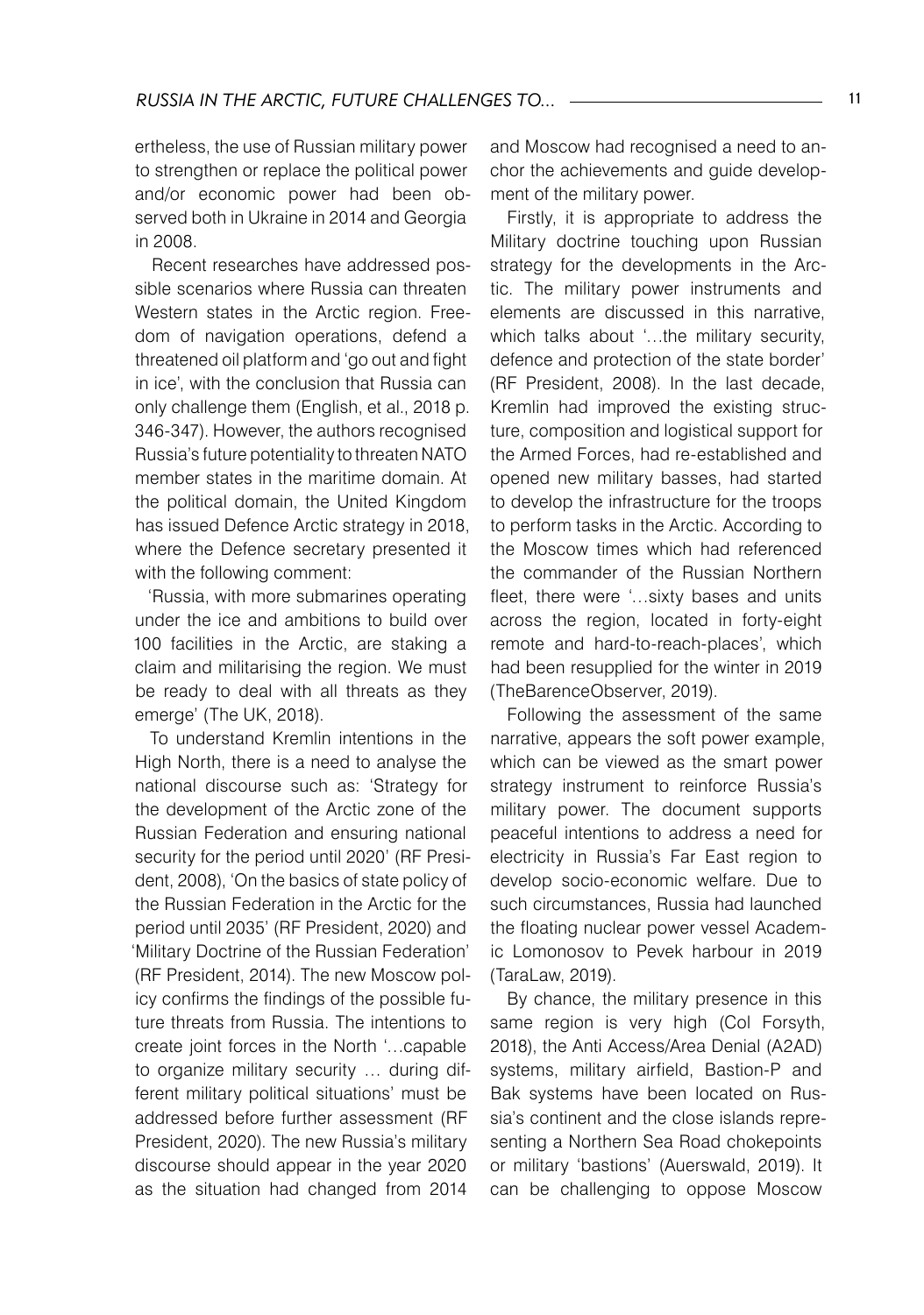statement that current military developments should be accepted as defensive in nature (Allan, 2018). However, it might bring to doubt when remembering the Cimmerian case in 2014.

Secondly, Moscow states, that 'Russian military built up is not a sign of aggression, it is defensive in nature', and the analysis of the Military Doctrine of the Russian Federation of 2014th should be able to prove that (Allan, 2018). The Arctic had been mentioned only in one place of this document, where it describes the use of military forces and other military power elements during the peacetime. Nevertheless, this policy had been used to justify military and secret service actions in Ukraine in 2014 and Georgia in 2008 wars to protect Russian speakers and supported separatist regions of mentioned states.

KatarzynaZysk suggests that the developments by Russia in the Arctic now has '…the potential to threaten NATOallies and provide a base for threatening the North Atlantic maritime highway to Europe' (Blank, 2019). In the beginning, she suggests considering such challenges as nuclear deterrence. Next, Zysk see it as the strategic gateway for the Northern Fleet to be used in Atlantic and Pacific. Finally, Russia is forming 'bastions' to secure transportation. Last, Moscow locates intelligence capabilities closer to the NATO northern alliance's states.

Thirdly, Russia has been strengthening its military capabilities in the Northern part of the region, which must be addressed wider, than only through the military shipyard development. The nuclear power vessel Academic Lomonosov's had become only one example, which presents the arguable purpose of developments in the Northern Route chokepoints space, tracing it is military or civilian. Following this, Moscow provides research with other examples of icebreaker's capability developments. The Ivan Papanin will be built as the coast guard multipurpose vessel, followed by the Nikolay Zubov (similar class vessel). The new multipurpose coast guard vessels are planned to be fitted with '…an over-thehorizon anti-surface/land-attack capability, something more commonly associated with a frigate or a destroyer than a patrol boat' (TheMaritimeExecutive, 2019). Such developments have been recognised as a threat to United States national security. In 2017, the US Coast Guard Commandant Admiral Paul Zukunft suggested to '…accelerated delivery of the first heavy icebreaker in 2023' to increase readiness for the possible challenges and threats in the Arctic region (Military, 2017).

Before the summarising of this chapter, it is essential to note that the part of Russia forces dedicated for the Arctic region has not been assigned to the Northern Fleet military district/Joint Strategic Command (established in December 2014). They are still subordinated to the Western, Central and Eastern military districts. Following that, the military developments in the Murmansk Oblast, Archangelsk oblast together with the Komi Republic should be considered while analysing the possible threats to the Baltic States as offensive simulation had been exercised during the Zapad 2017 (Johnson, 2017).

Continuing with the summary, analyses suggest that both narratives bear information on strategic planning to develop military capabilities in the Arctic for defensive and security purposes. However, the historical examples from Ukraine and Georgia must be considered while estimating all possible future military threats. The tasks Russia's forces had practised in the recent military drills in the Western military district in 2017, and the Eastern military district in 2018 might be used in Baltics.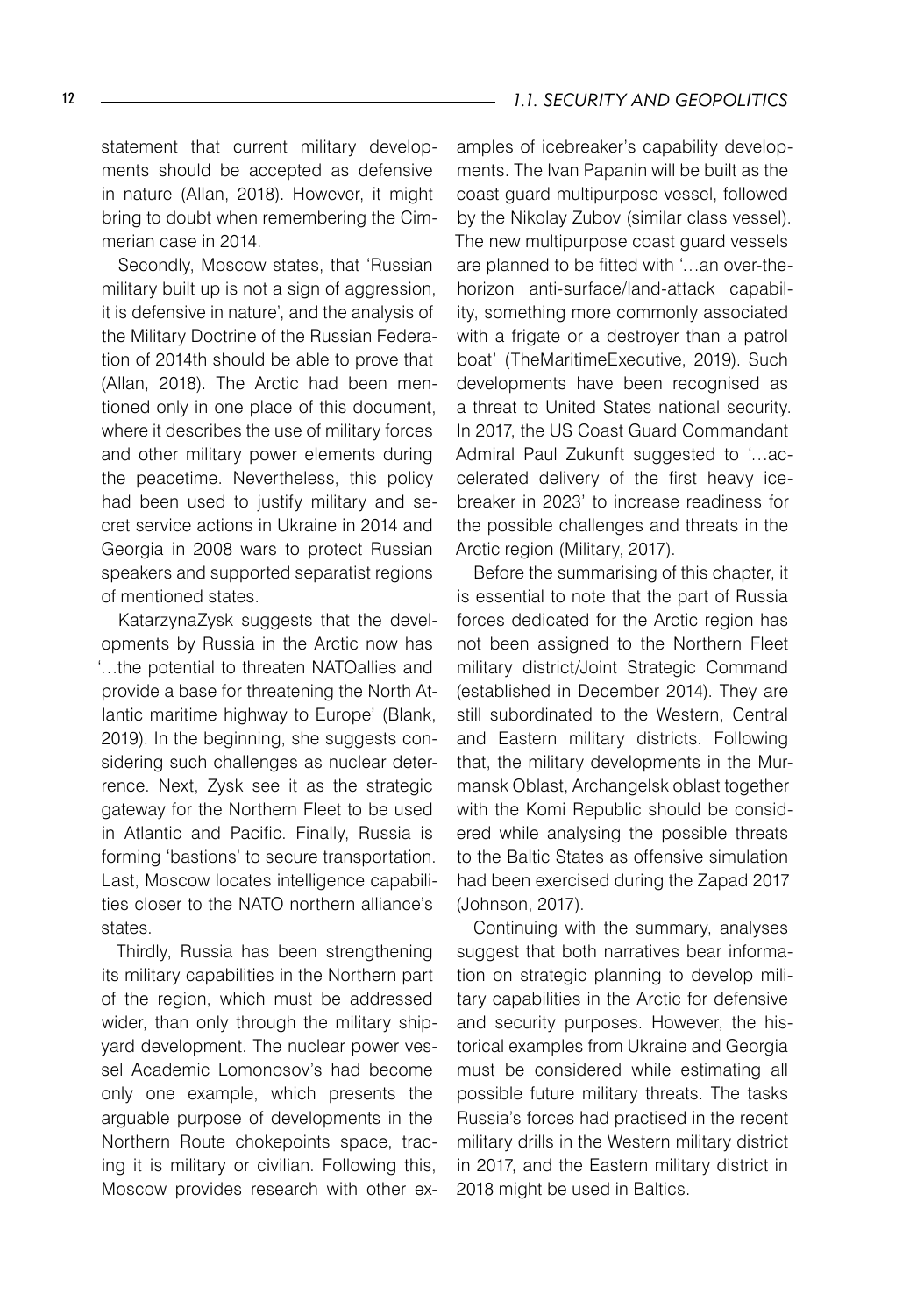The findings suggest the most significant challenges to the Baltics, that Putin might turn military capabilities in the High North against NATO nations or NATO itself. Such developments NATO might face while opening the deterrence or defensive operations in the Northern flank similar to the ones in the Eastern flank. As a consequence, three Baltics will be forced to use their own resources to replace allies troops on the ground and maintaining the same level of deterrence in the NATO East.

#### Russia's cooperation with China in the Arctic

To explore and use all possible resources in the Arctic Russian Federation has been searching for the partners, who can provide human resources, building capabilities, financial support and technology. Being one of the rejectionist nations, Russia has been looking forward to challenge the liberal democratic order and has been pushed to search its strategic alliances in the East.

Consequently, Moscow had found another rejectionist nation in Asia, which have been seeking to become the leading economic power in the world after 2050, the People's Republic of China. According to the Russian scientists Sergey Karaganov and Dmitry Suslov, both Russia and China were '…pushed into de facto alliances' by the European Union and the United States (Karaganov, et al., 2018). Nevertheless, they remain the two competitive states in the race for world power, too.

Firstly, the argument that China could use an alliance with Russia is presented as logical. It is difficult to deny that Moscow needs China`s money and resources in the Arctic region. Nevertheless, why China needs Russia? Beijing´s 'One road, one belt' strategic project has been facing hardship in the Indian Ocean and the China Sea by '…the Quad – the partnership of the US, Japan, India, and Australia' (Karaganov, et al., 2018).

Following difficulties with the development in the strategic project, China released its 'China´s Arctic policy' on the 26th of January 2018 (Wong, 2018). This narrative had displayed the efforts to build the 'Polar Silk Road' as an alternative to the sea road through the Suez Canal. Surprisingly, this decision has been received plausibly by Kremlin who looks for the opportunities to put themselves in the advantage position during the bilateral negotiations with Xi Jinping. Russia remains one of the Arctic Council members that to the most extent have accepted the Beijing policy to be the Near-Arctic state.

Secondly, the cooperation between Russia and China in the Arctic have been rolling through 'scientific research, resource exploration and exploitation, shipping and security' (Wong, 2018). The study, resource exploration and exploitation have not been affecting the Baltic States. Whereas, the shipping and security fields can be addressed and assessed separately. Russia has been searching for opportunities to build ports along the Northern Sea Road from the Asia-Pacific to Europe.

Due to the current developments, China became the perfect investor with its intentions to establish the 'Polar Silk Road'. Officially, Beijing is interested in linking the China Sea with the Baltic Sea with an end harbours for the trade with European countries while Russia has presented its intentions to build ports in the White Sea to support the 'Polar Silk Road' needs. One of successful Russia´s example is the agreement with the Poly International Holding Co. of Beijing to construct mega-port near Mudyug Island in the Dvina river delta (Buxbaum, 2016). This project is located close to the Archangelsk, and will become the megaport with the intention to be linked with the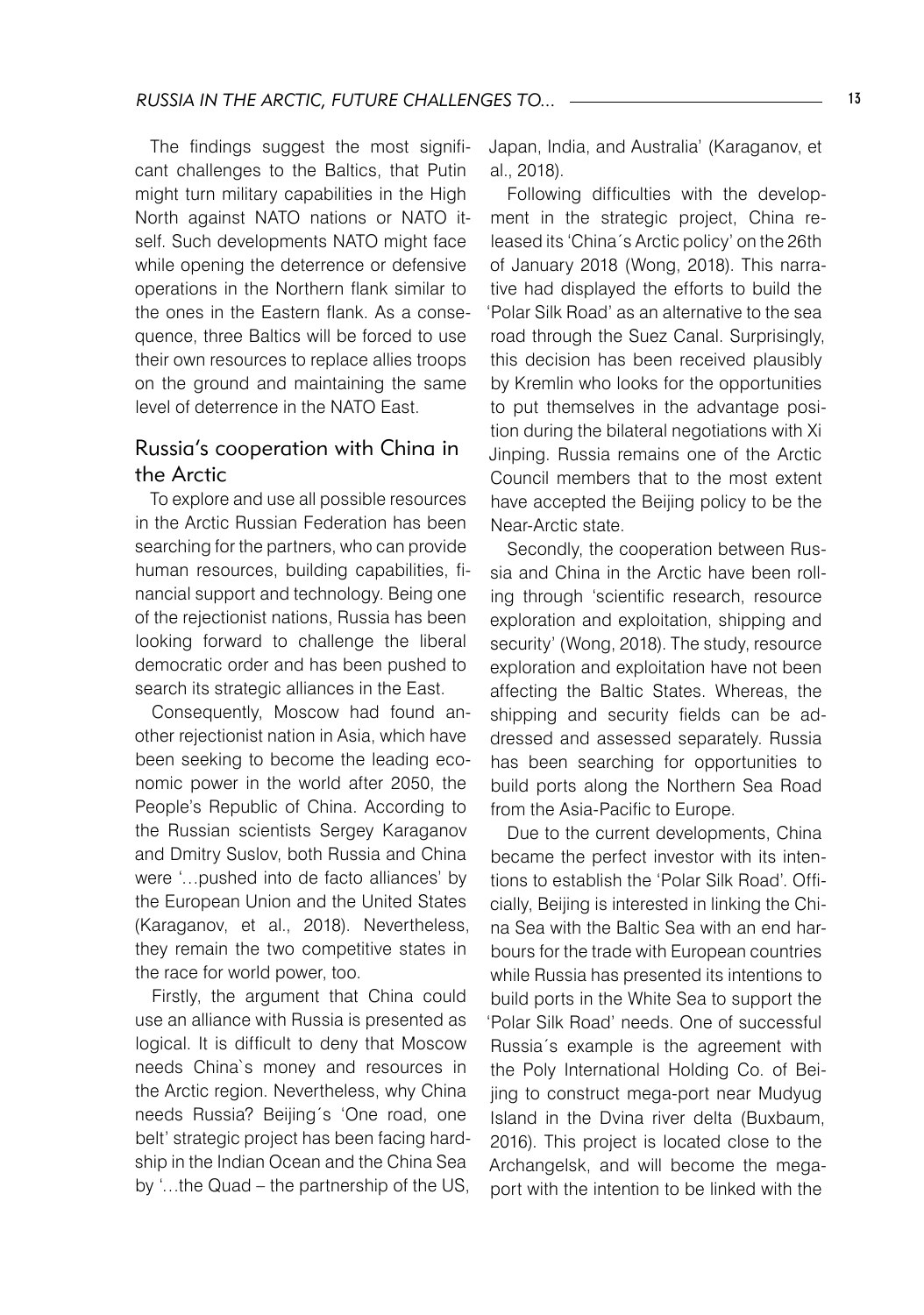Ural region, through the new railway construction. While economic by nature, it will become the latest example, which should improve Russia´s military capabilities by providing additional options for Russian military command. They will be able to reinforce the Northern military district units with the Central military district resources.

Thirdly, the most important field for the cooperation between two rejectionists for the Baltic States is the military one. It has a direct link to current and future military threats and challenges. The joint military exercises between Russia and China have been taking place since 2012. However, it has been the first time in 2017 (21st to 28th of July) when China's People's Liberation Navy joined Russia´s Navy in the Joint Sea 2017 drill which took place mainly off the coast of Kaliningrad (Tucker, et al., 2017). Both Lithuania and Sweden had reacted with the statements to China officials in the Baltic capitals that Beijing should understand States of the Baltic region seeing the purpose of such exercises as a provocation (Tucker, et al., 2017). The security cooperation has not been limited to the naval military drills and included other examples as Zapad 2017, Vostro 2018 and Centre 2019. Nevertheless, the annual Joint Sea drills have been observed along with the 'Polar Silk Road 'space, as they were held in the South China Sea, the East China Sea and the Sea of Japan.

The cooperation between Russia and China needs broader research. Nevertheless, it is possible to summarise the chapter with Putin´s statement during the Valdai conference in 2019 that such relations are good examples of the strategic partnership. The infrastructure developments along the Northern Sea Road are presented as peaceful developments in order to gain economic and financial benefits for both countries. However, the joint projects have

been signed to develop shipping infrastructure along northern Russia´s coast, and railway construction to connect Archangelsk and Ural should be analysed through the military perspective. Due to such improvements, Russia´s Northern fleet will have the opportunity to increase its mobility from the Pacific to the Atlantic Oceans and the Baltic Sea. The renovated railways and roads will support quicker enforcements to the Western military district from the Centre one. All of which shall strengthen Russia's military power in the region.

Following the historical examples from Ukraine and Georgia, this reinforcement of the military power can become an attractive tool for Moscow to be used in political and economic disputes with NATO and Western countries while applying it in the bilateral diplomacy policy. It is difficult to assess the unity of such a strategic alliance between Russia and China. However, it is expected that Russia will try to find ways to use the partnership to change or challenge the world order.

## Conclusion

The present evidence shows Moscow´s intentions to challenge the existing world order by establishinga new area of competition, where Russia will be able to accumulate new technology and bring resources faster than Western countries. Such arising threats to the liberal democratic order, as a conscience, will bring new challenges to the Baltic States. The analysis of the use of the official Russian narratives in this research suggests that Moscow<sup>\*</sup> elite uses officially presented doctrines both directly and asymmetrically as it is suggested in the smart power strategy by Josef Samuel Nye. Although Putin and other officials from Kremlin present Russia´s intention and developments in the Arctic as peaceful, it most likely will bring competition and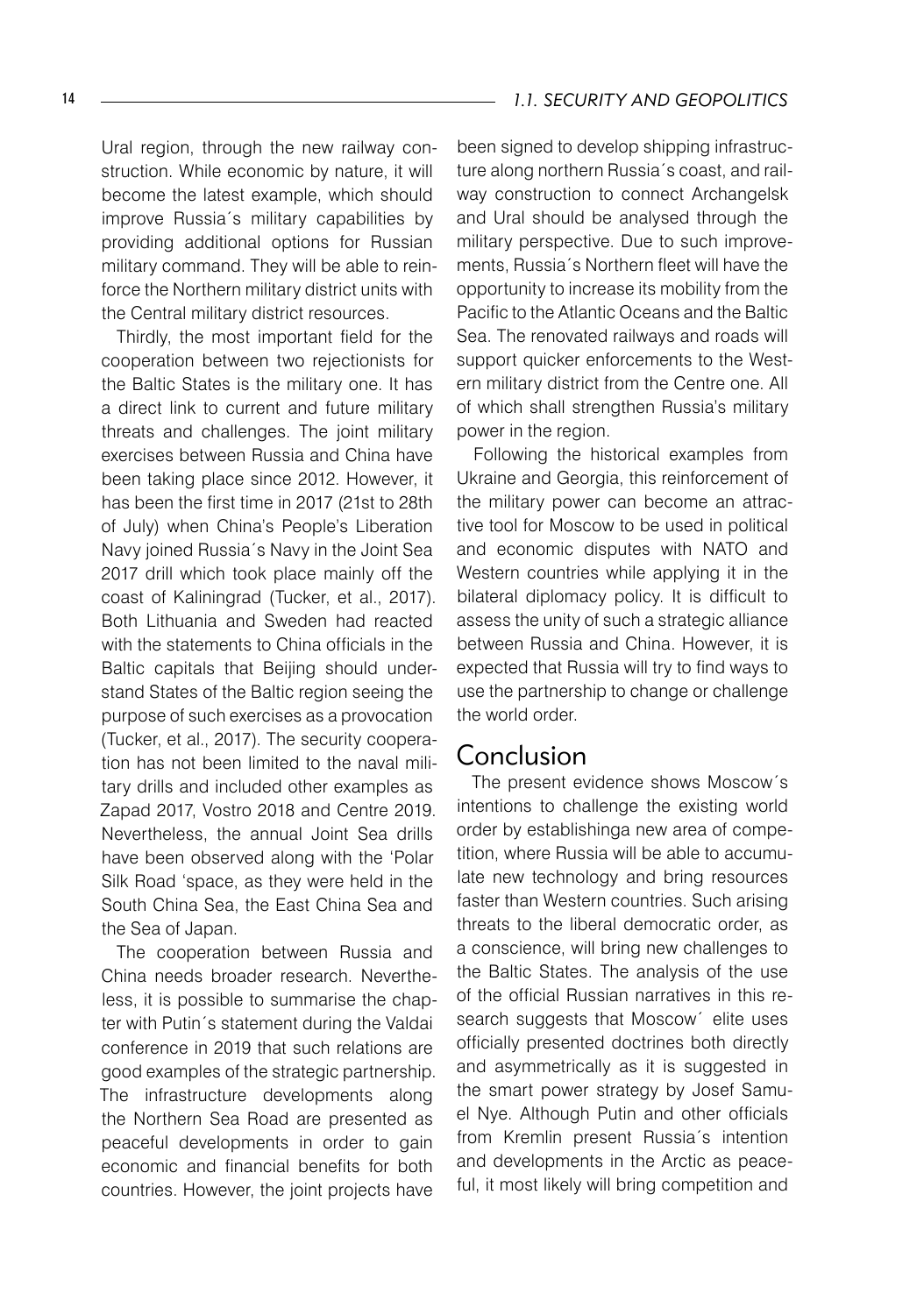new challenges or even threats both for the Allies in NATO and for the Baltics. Furthermore, such activities can involve another global power – China. This country has introduced intentions to establish a faster sea commune line to Europe, which is named the 'Polar Silk Road'.

The first question addresses Russia´s use of its political and military powers to threaten NATO in the Arctic. Firstly, findings suggest that Putin has been using Russia´s soft and hard power means to accomplish political and economic objectives. Until now, Moscow is nor ready, either capable of threatening Western states directly as the Norther Sea Road cannot be opened for most of the year. Nevertheless, Russia most likely will challenge countries, which have a direct connection with the Arctic legally and politically.

The political decisions as a future legal challenge of the use of transit waters along the Northern route will be reinforced with Russia´s military power. In the short to middle term, the Baltic States must be ready to support politically its allies in international institutions, such as the United Nations. Secondly, the growing strategic political and economic alliance with China can be used to preserve sanctions from the West. Besides,the new strategic alliance can be used to question the effectiveness of such institutions and the existing legal framework of the world order.

The second question addresses what challenges the Baltic States may face if NATO uses its resources in the Arctic in the long-term as the Alliance must be ready to reinforce NATO Northern flank. First, Russia has recognised its Western and Northern military districts as priority areas for the modernisation and disposition of new units to challenge NATO in the Eastern flank and to develop military superiority in the Arctic.

The military developments in the maritime domain have been recognised as new threats by the United States, the United Kingdom and Norway. Such countries as Canada and Denmark might follow. The conclusion comes while analysing the examples in the past when Russia had used its new military and civilian resources asymmetrically. In future, NATO might need to dedicate its resources on the Northern Flank, while cutting resources in the East. Following such a scenario, the Baltic States will have to be ready to dedicate national resources to substitute dispositioning of the Alliance capabilities in the region and to support NATO Northern Flank. Lithuanian example´s to dedicate 2.5 percent of national GDP for defence in following years must be followed by the other Baltic States.

Second, the military games exercised by troops in the Western military district of Russia had involved troops training from the Northern military district. Such buildup of the military forces can receive reinforcement from the Central military district through the existing railways and newly agreed transport infrastructure constructions with China. The analysis suggests that Russia had no intentions to use its military capabilities from the Northern district for the possible aggression in the Baltic States. Nevertheless, it can have an impact on the NATO reinforcement coming through the Baltic Sea, if the Northern fleet would succeed to deny the maritime access to the Danish straits.

As a result, the control of Suwalki Gap and the need to diminish Kaliningrad A2AD would play a significant role in countering Moscow military aggression. The Baltic officials must consider growing its military reserve numbers due to several findings. First, Russia´s possibility to increase speed to reinforcement military capabilities in the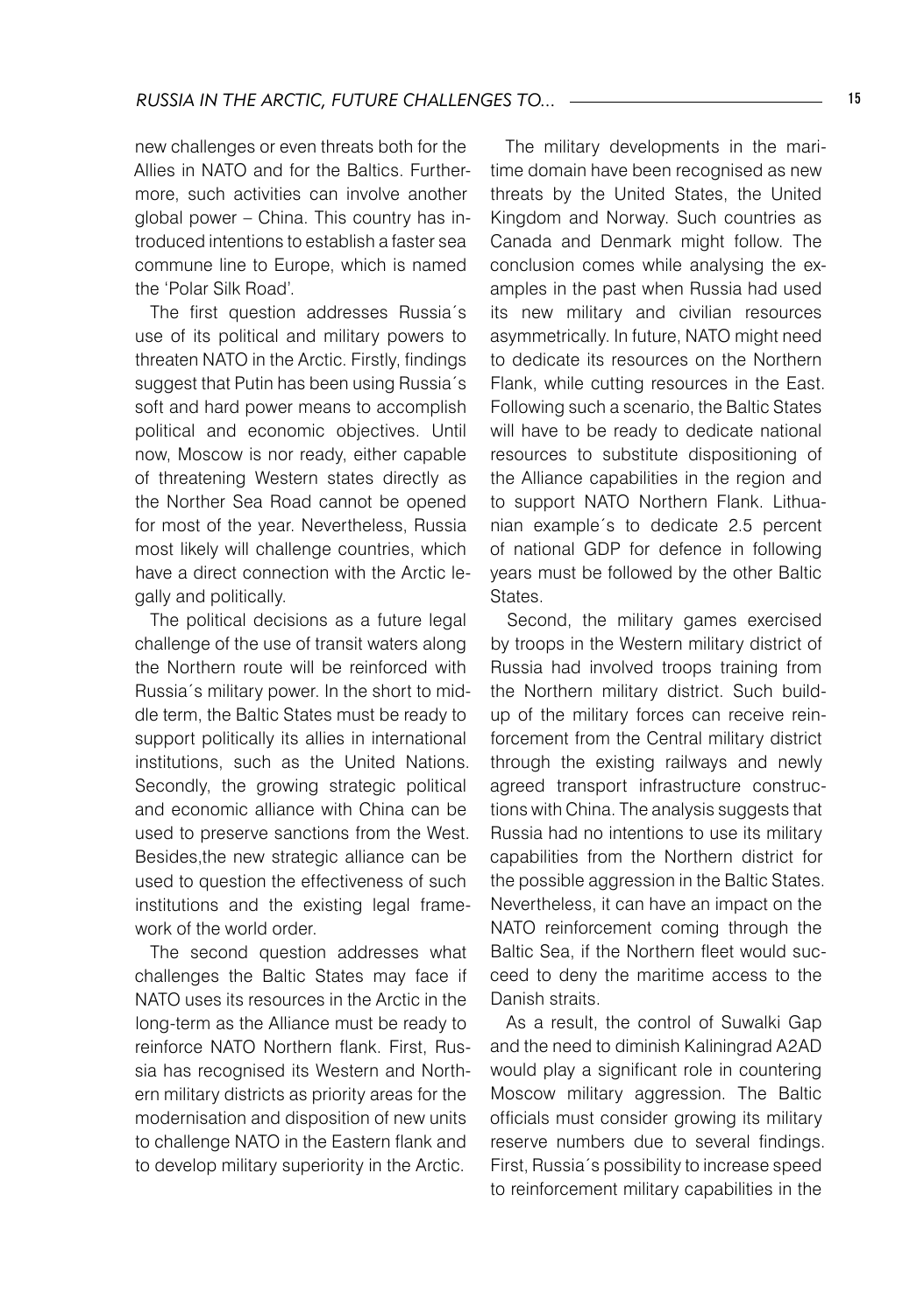region. Second, increasing military challenges in the NATO Northern flank, due to Moscow´s development in the Arctic.

Summarising, the elite of Estonia, Latvia and Lithuania will have to monitor military developments in the Arctic in parallel with the analysis of the threats coming from the Western military district. Baltic States must be more pro-active and dedicate sufficient finances to continue development of national military power to get ready to meet threat at home and challenges in the Northern NATO Flank.

The last question, can Russia increase its military power using the strategic alliance with China to challenge NATO in the Baltic region is related to Moscow´s rejectionist intentions to challenge the liberal democratic order. Firstly, Western sanctions to Kremlin pushed Putin to search for other alliances in Asia and the Middle East to diminish the economic impact on Russia. On the other side, China has faced the United States domination in the Pacific and the Indian Oceans. As a result, Beijing has been pushed to initiate its 'One road one belt' plans to connect to Europe. The Moscow's offer to use Northern Sea Road was well received by Beijing. Such offer had followed with the new initiative, which was named the 'Polar Silk Road'. Such strategic partnership was crowned with the military cooperation leading to the exchange of technologies and drills for the military. Also, such military drills between Russia and China will bring new challenges to the Baltics and the High North.

Secondly, such cooperation leads to infrastructure developments in the northern part of Russia, where Moscow had limited resources and technologies. As a result, the new roads, ports and railways will be constructed. It should allow Kremlin to move faster its forces from the Ural region to Wester and Northern areas. The Baltic

States and NATO should be ready to face substantial military forces in the Baltic region. Lastly, together with the increasing mobility of military units in Russia, the Baltic States must be prepared to face China militarily capabilities. The cooperation and strategic alliance with Beijing could not rule out the possibility to confront China's forces in the region.

As China openly see the Baltic States seaports as the transit points and areas for the future investment for its 'Polar Silk Road' Russia will face competition and may use all opportunities to challenge the Baltics. The critical evaluation of relations between the Baltic States has shown that they are more competing with each other than following joint strategy in the economic and trade areas with other countries and international companies. Thus, there is a need to get ready for future opportunities in the fields of economy and trade with China, and to start analysing new possible Moscow confronts, which might occur due to the common interest in the Baltic Sea region. Nevertheless, China being the plausible economic partner, can bring new challenges. However, this research does not aim to address challenges from China and does not bring advice, how to counter them.

The argument that Russia is developing its national power in the Arctic to return to the Global Community and to challenge the liberal democratic order can be verified partially. However, the indicators show that Moscow is expanding its economic and military power in the High North. Therefore, the Baltic States must be more united and proactive in strategic agreements. Countering threats and challenges, the elites of the three Baltic States have to start a productive trilateral dialogue to find the common policy, should unite in messaging readiness to face all the threats and chal-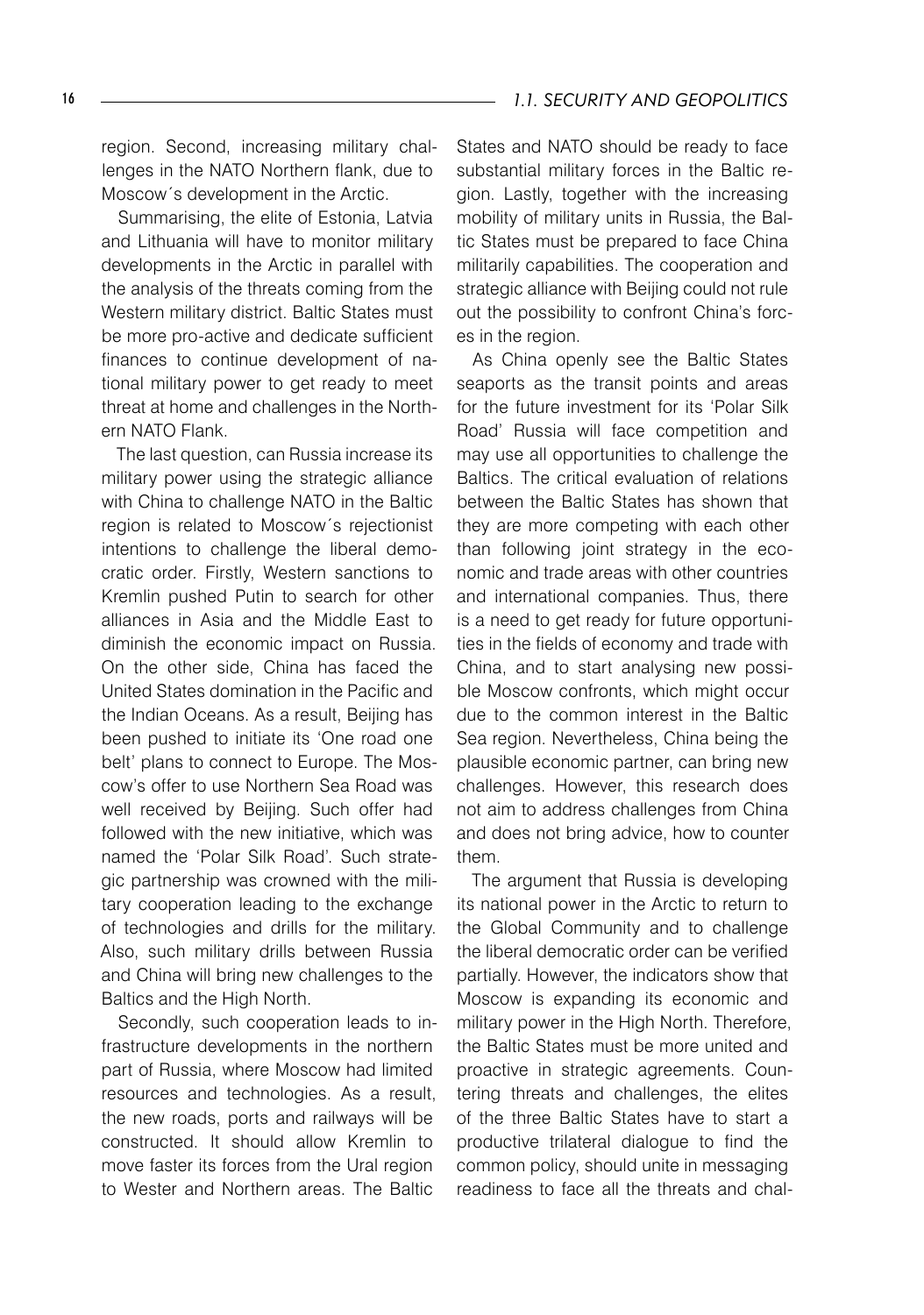lenges with or without the support from the Alliance. The Baltic States should consider better coordination with neighbours in the North and Poland. Commitments to the international security must be clear and supported both with the resources and funding for the national needs and readiness to reinforce Alliance in the North, if needed.

## Bibliography

- Allan, Iona. 2018.Russia's Arctic Strategy. Riga: NATO STRATCOM COE, 2018. ISBN - 978-9934-564-28-4.
- Auerswald, David. 2019. Now is not the time for a fonop in the Arctic. War on the rocks. [Online] LBJ school, The University in Texas at Austin, November 09 2019. [Cited: 13 September 2019.] https://warontherocks.com/2019/10/now-is-not-thetime-for-a-fonop-in-the-arctic/.
- Blank, Stephen J. 2019.The Russin Military in Contemporary Perspective. Carlisle, US: Strategic Studies Institute and War Colledge Press, 2019. ISBN 1-58487-791-X.
- Buxbaum, Peter. 2016. Chinese Investments to Build New Russian Mega-Port Arkhangelsk. Global Trade. [Online] 31 October 2016. [Cited: 27 October 2019.] https://www.globaltrademag.com/chinese-investments-build-new-russianmega-port-arkhangelsk/.
- Closson, Stacy. 2017. Russian Foreign Policy in the Arctic: Balancing Cooperation and Competition. Academia. [Online] June 2017. [Cited: 29 September 2019.] https:// www.academia.edu/34089423/Russian\_ Foreign\_Policy\_in\_the\_Arctic\_Balancing Cooperation and Competition.
- Col Forsyth, J. Michael (US Army). 2018. Why Alaska and the Arctic are Critical to the National Security of the United States. Military review. [Online] January to February 2018. [Cited: 13 October 2019.] https://www.armyupress.army.mil/ Journals/Military-Review/English-Edition-Archives/January-February-2018/ Why-Alaska-and-the-Arctic-are-Criticalto-the-National-Security-of-the-United-States/.
- English, Robert and Thvedt, Andrew. 2018. The Arctic. [book auth.] P. Andei Tsygankov. Routledge Handbook of Russian Foreigh Policy. New York: Routledge, 2018.
- Harding, Luke. 2013. Russia to boost military presence in Arctic as Canada plots north pole claim. The Guardian. [Online] Luke Harding and agencies, 10 October 2013. [Cited: 17 September 2019.] https://www.theguardian.com/world/2013/ dec/10/russia-military-arctic-canadanorth-pole.
- Hill, Alice. 2019. What's Putin up to in the Arctic? The Hill. [Online] The Hill, 27 June 2019. [Cited: 15 September 2019.] https://thehill.com/opinion/energy-environment/450678-whats-putin-up-to-inthe-arctic.
- Jacobsen, Stine and Gronholt-Pedersen, Jacob. 2019. Maersk explores Arctic shipping route with Russia. Reuters. [Online] 14 June 2019. [Cited: 28 September 2019.] https://www.reuters.com/article/ us-arctic-shipping-maersk/maersk-explores-arctic-shipping-route-with-russiaidUSKCN1TF0WW.
- Johnson, Dave. 2017. Zapad 2017 and Euro-Atlantic security. NATO. [Online] 14 December 2017. [Cited: 26 October 2019.] https://www.nato.int/docu/review/2017/also-in-2017/zapad-2017-andeuro-atlantic-security-military-exercisestrategic-russia/EN/index.htm.
- Karaganov, Sergey and Dmitry, Suslov. 2018. A new world order: A view from Russia. Russia in Global Affairs. [Online] 4 October 2018. [Cited: 15 September 2019.] https://eng.globalaffairs.ru/pubcol/A-new-world-order-A-view-from-Russia--19782.
- Karaganov, Sergey and Suslov, Dmitry. 2018. A new world order: A view from Russia. Russia in Global affairs. [Online] 4 October 2018. [Cited: 27 October 2019.] https://eng.globalaffairs.ru/pubcol/A-new-world-order-A-view-from-Russia--19782. ISSN 2618-9844.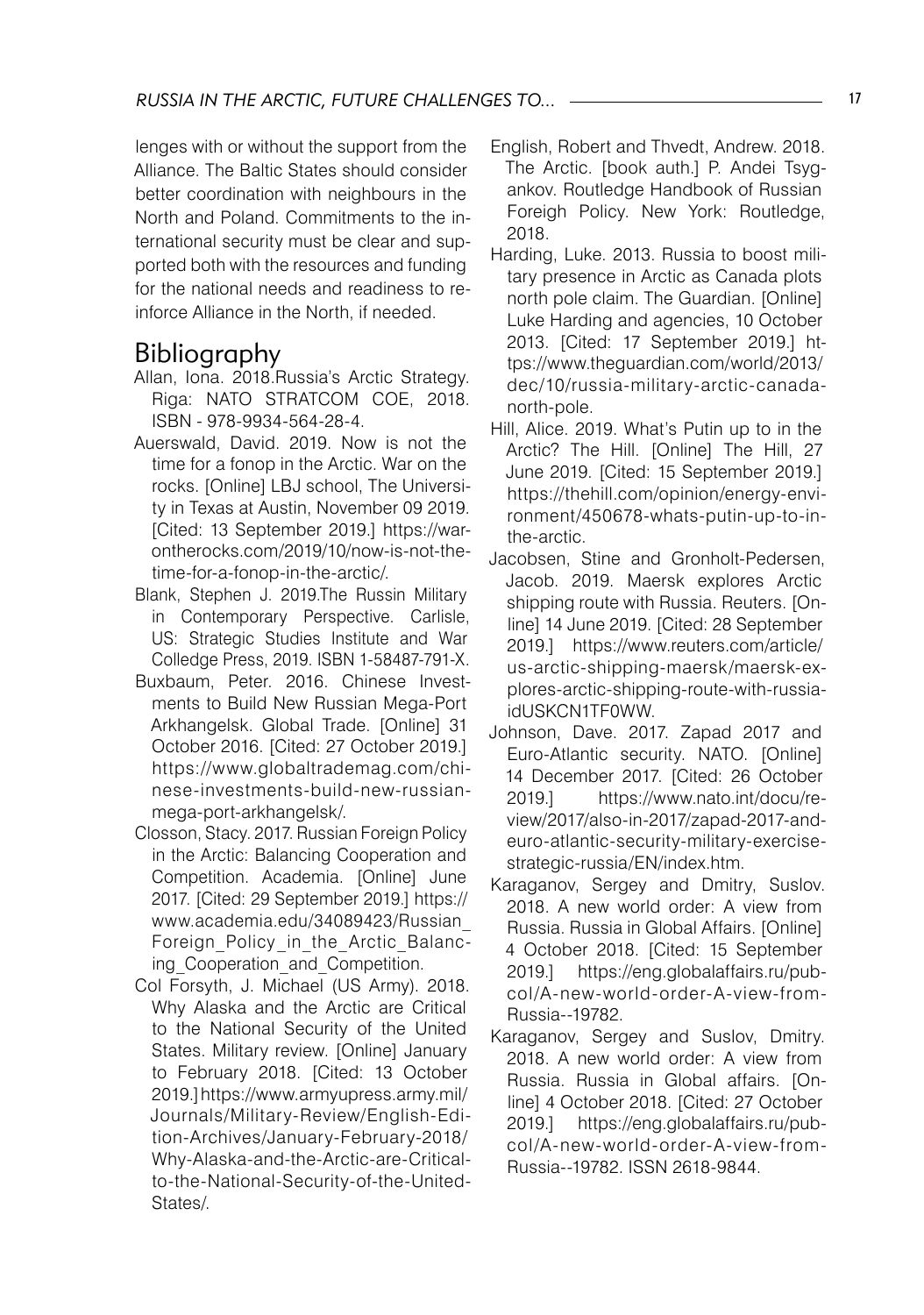- Laurelle, Marlene. 2014.Russia's Arctic Strategies andthe Future of the Raf North. New York: Armonk, 2014.
- Malle, Silvana. 2017. Russia and China in the 21st century. Moving towards cooperative behaviuor. Journal of Eurasian Studies. 2017, Vol. 8.
- Military. 2017. Future Icebreakers May Have Cruise Missiles, Zukunft Says. Military. [Online] Military, 22 May 2017. [Cited: 07 December 2019.] https://www. military.com/defensetech/2017/05/22/ future-icebreakers-may-cruise-missileszukunft-says.
- NEWS AGENCY. 2019. US warns China, Russia against 'aggressive behaviour' in Arctic. Al Jazeera. [Online] News Agencies, June 05 2019. [Cited: 15 September 2019.] https://www.aljazeera.com/news/2019/05/warns-china-russia-aggressive-behaviour-arctic-190506164745069.html.
- Putin, Vladimis. 2018. Russia can take care of its defence in the Arctic – Putin. TASS. [Online] Russian news agency, 11 03 2018. [Cited: 15 09 2019.] https://tass. com/politics/993466.
- RF President. 2015. Стратегия национальной безопасности Российской Федерации. Prezident of Russian Federation. [Online] 31 December 2015. [Cited: 28 September 2019.] http://base.garant.ru/ 71296054/#friends.
- RF President. 2008. Стратегия развития Арктической зоны Российской Федерации и обеспечения национальной безопасности на период до 2020 года. Legalacts. [Online] 18 September 2008. [Cited: 28 September 2019.] https://legalacts.ru/doc/strategija-razvitija-arkticheskoi-zony-rossiiskoi-federatsii-i/.
- RF President. 2020. Об Основах государственной политики Российской Федерации в Арктике на период до 2035 года. Prezident of Russian Federation. [Online] 03 05, 2020. [Cited: 03 14, 2020.] http://publication.pravo.gov.ru/ Document/View/0001202003050019.
- RF President. 2017. Стратегя экономической безопасности Российской Федерации на период до 2030 года. Prezident of Russian Federation. [Online] 13 May 2017. [Cited: 28 September 2019.] http://kremlin.ru/acts/bank/41921.
- Stent, Angela. 2014.The Limits of Partnerhip: U.S.-Russian relations in the Twenty-first century. Princerton, New Jersy: Princerton University Press, 2014. ISBN 978-0-691-15297-4.
- Stent, E. Angela. 2014.The Limits of Partnership: U.S.-Russian Relations in the Twenty-First Century. Princeton, New Jersey: Princeton University Press, 2014. ISBN9780691152974.
- TaraLaw. 2019. After a String of Nuclear Incidents, Russia Just Launched a Floating Nuclear Power Plant. Is It Safe? Times. [Online] Tara Law, 25 August 2019. [Cited: 13 October 2019.] https:// time.com/5659769/russia-floating-nuclear-power/.
- TASS. 2019. Russia Says It's Discovered Five New Islands In Arctic Ocean. Radio Free Europe. [Online] 27 08 2019. [Cited: 28 08 2019.] https://www.rferl. org/a/russia-discovers-five-islands-arctic-ocean/30131656.html.
- RF President. 2019. Путин: новая стратегия развития российской Арктики до 2035 года будет принята в этом году. Tass. [Online] 09 April 2019. [Cited: 28 September 2019.] https://tass.ru/ekonomika/6312429.
- The UK, MOD. 2018. Defence Secretary announces new Defence Arctic Strategy. GOV UK. [Online] 30 September 2018. [Cited: 13 October 2019.] https://www.gov. uk/government/news/defence-secretaryannounces-new-defence-arctic-strategy.
- The Barence observer. 2019. Russia Sends Mass Quantities of Supplies to Arctic Military Bases. The Moscow times. [Online] 26 June 2019. [Cited: 13 October 2019.] https://www.themoscowtimes.com/ 2019/07/26/large-quantities-of-supplieson-their-way-to-arctic-military-basesa66595.